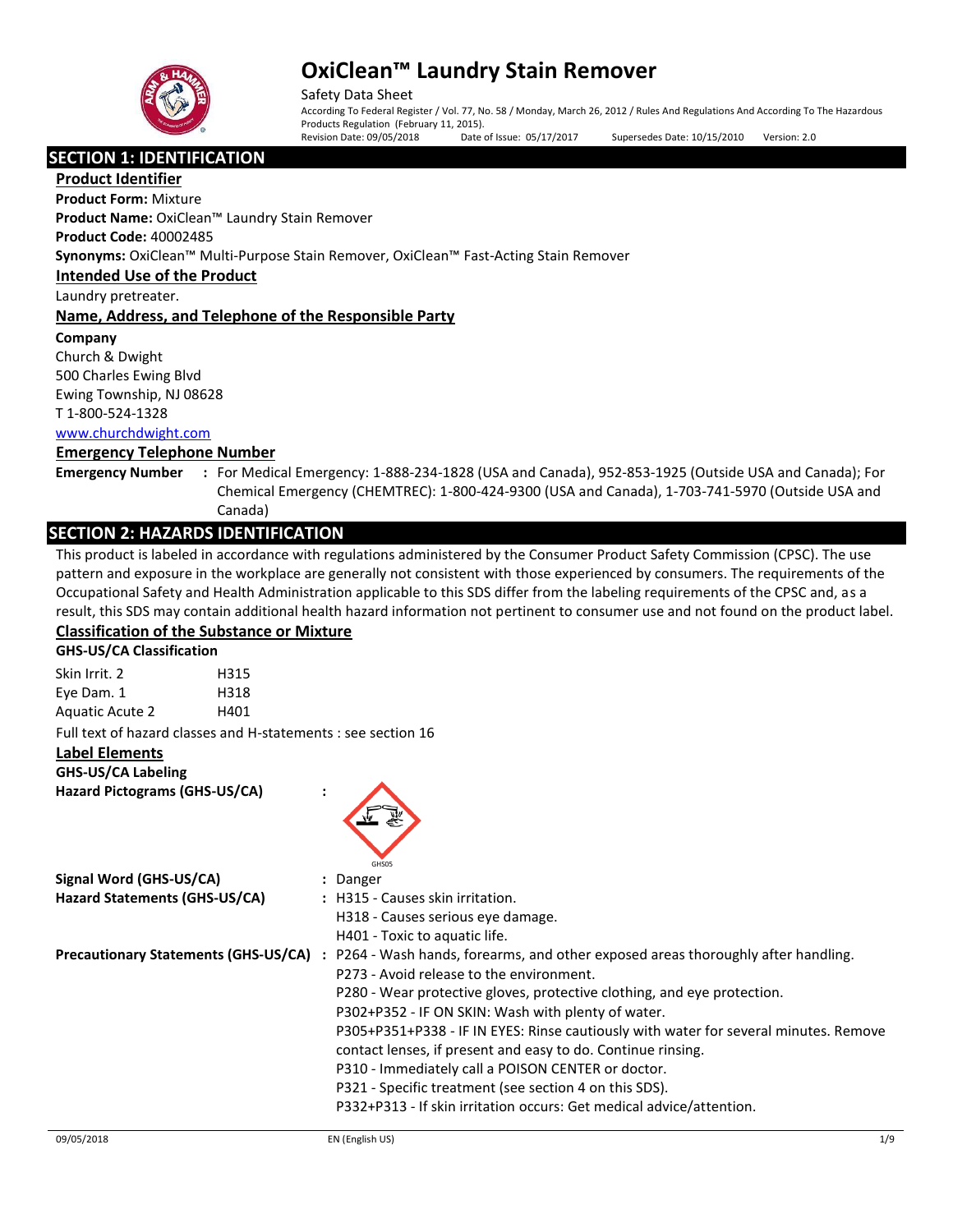Safety Data Sheet

According To Federal Register / Vol. 77, No. 58 / Monday, March 26, 2012 / Rules And Regulations And According To The Hazardous Products Regulation (February 11, 2015).

P362+P364 - Take off contaminated clothing and wash it before reuse.

P501 - Dispose of contents/container in accordance with local, regional, national, and international regulations.

#### **Other Hazards**

Exposure may aggravate pre-existing eye, skin, or respiratory conditions.

#### **Unknown Acute Toxicity (GHS-US/CA)**

No data available

## **SECTION 3: COMPOSITION/INFORMATION ON INGREDIENTS**

#### **Mixture**

| <b>Product Identifier</b> | % *            | <b>GHS Ingredient Classification</b>        |
|---------------------------|----------------|---------------------------------------------|
| (CAS-No.) 68131-39-5      | $3.537 - 3.93$ | Acute Tox. 4 (Oral), H302                   |
|                           |                | Eye Dam. 1, H318                            |
|                           |                | Aquatic Acute 1, H400                       |
|                           |                | Aquatic Chronic 3, H412                     |
| (CAS-No.) 7722-84-1       | $1 - 5$        | Ox. Liq. 1, H271                            |
|                           |                | Acute Tox. 4 (Oral), H302                   |
|                           |                | Acute Tox. 4 (Inhalation: dust, mist), H332 |
|                           |                | Skin Corr. 1A, H314                         |
|                           |                | Eye Dam. 1, H318                            |
|                           |                | STOT SE 3, H335                             |
|                           |                | Aquatic Acute 3, H402                       |
|                           |                | Aquatic Chronic 3, H412                     |
| (CAS-No.) 68002-97-1      | $1 - 5$        | Acute Tox. 4 (Oral), H302                   |
|                           |                | Skin Irrit. 2, H315                         |
|                           |                | Eye Dam. 1, H318                            |
|                           |                | Aquatic Acute 1, H400                       |
|                           |                |                                             |

Full text of H-phrases: see section 16

\*Percentages are listed in weight by weight percentage (w/w%) for liquid and solid ingredients. Gas ingredients are listed in volume by volume percentage (v/v%).

The actual concentration of ingredient(s) is withheld as a trade secret in accordance with the Hazardous Products Regulations (HPR) SOR/2015-17 and 29 CFR 1910.1200.

### **SECTION 4: FIRST AID MEASURES**

### **Description of First-aid Measures**

**General:** Never give anything by mouth to an unconscious person. If you feel unwell, seek medical advice (show the label where possible).

**Inhalation:** When symptoms occur: go into open air and ventilate suspected area. Obtain medical attention if breathing difficulty persists.

**Skin Contact:** Remove contaminated clothing. Drench affected area with water for at least 15 minutes. Obtain medical attention if irritation develops or persists.

**Eye Contact:** Rinse cautiously with water for at least 60 minutes. Remove contact lenses, if present and easy to do. Continue rinsing. Get immediate medical advice/attention.

**Ingestion:** Rinse mouth. Do NOT induce vomiting. Obtain medical attention.

### **Most Important Symptoms and Effects Both Acute and Delayed**

**General:** Causes skin irritation. Causes serious eye damage.

**Inhalation:** Prolonged exposure may cause irritation.

**Skin Contact:** Redness, pain, swelling, itching, burning, dryness, and dermatitis.

**Eye Contact:** Causes permanent damage to the cornea, iris, or conjunctiva.

**Ingestion:** Ingestion may cause adverse effects.

**Chronic Symptoms:** None known.

### **Indication of Any Immediate Medical Attention and Special Treatment Needed**

If exposed or concerned, get medical advice and attention. If medical advice is needed, have product container or label at hand.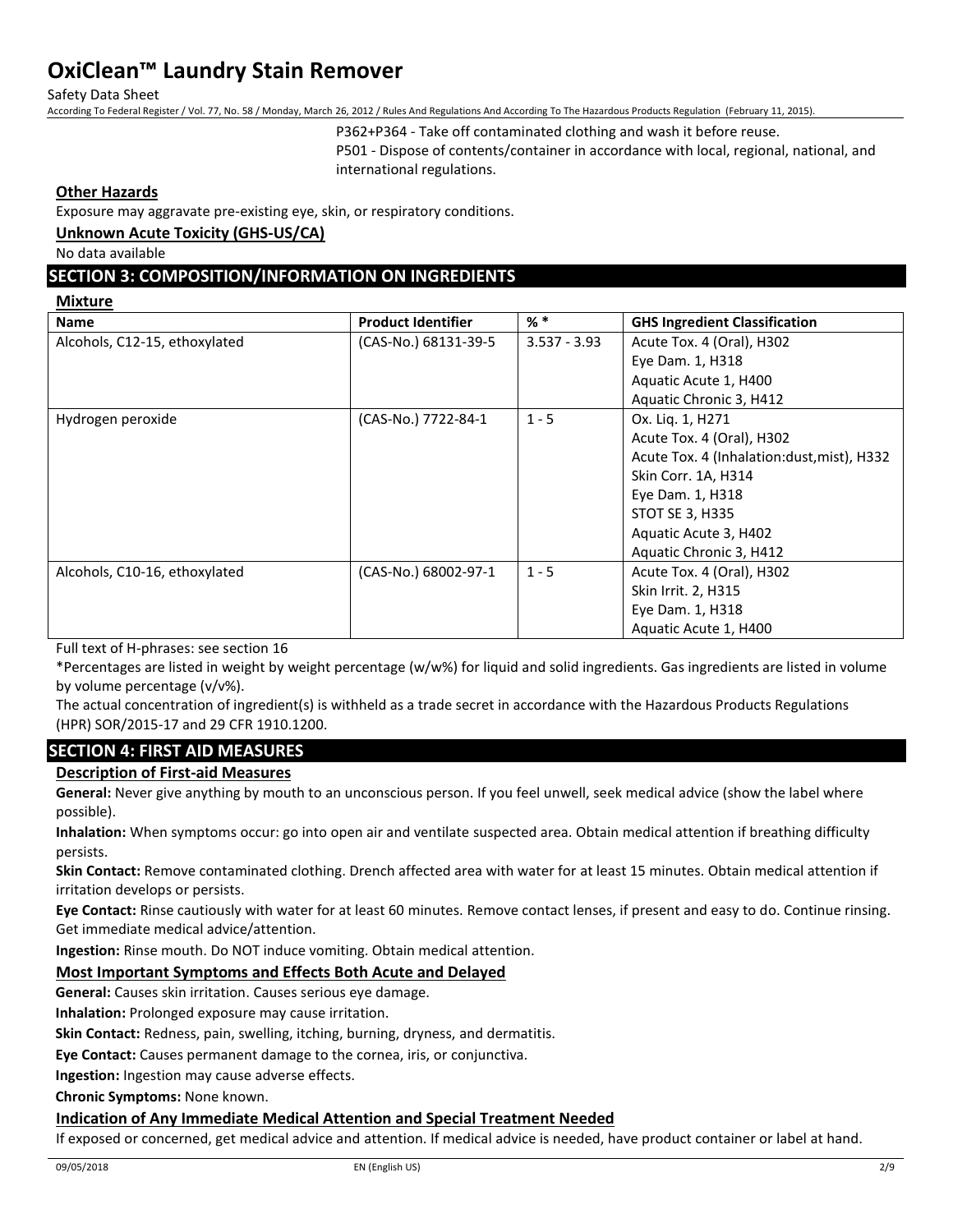Safety Data Sheet

According To Federal Register / Vol. 77, No. 58 / Monday, March 26, 2012 / Rules And Regulations And According To The Hazardous Products Regulation (February 11, 2015).

### **SECTION 5: FIRE-FIGHTING MEASURES**

### **Extinguishing Media**

**Suitable Extinguishing Media:** Water spray, dry chemical, foam, carbon dioxide.

**Unsuitable Extinguishing Media:** Do not use a heavy water stream. Use of heavy stream of water may spread fire.

#### **Special Hazards Arising From the Substance or Mixture**

**Fire Hazard:** Not considered flammable but may burn at high temperatures.

**Explosion Hazard:** Product is not explosive.

**Reactivity:** Hazardous reactions will not occur under normal conditions.

#### **Advice for Firefighters**

**Precautionary Measures Fire:** Exercise caution when fighting any chemical fire.

**Firefighting Instructions:** Use water spray or fog for cooling exposed containers.

**Protection During Firefighting:** Do not enter fire area without proper protective equipment, including respiratory protection.

**Hazardous Combustion Products**: Carbon oxides (CO, CO2). Oxygen. Sulfur oxides.

**Other Information:** Do not allow run-off from fire fighting to enter drains or water courses.

#### **Reference to Other Sections**

Refer to Section 9 for flammability properties.

#### **SECTION 6: ACCIDENTAL RELEASE MEASURES**

#### **Personal Precautions, Protective Equipment and Emergency Procedures**

**General Measures:** Do not breathe vapor, mist or spray. Do not get in eyes, on skin, or on clothing.

#### **For Non-Emergency Personnel**

**Protective Equipment:** Use appropriate personal protective equipment (PPE).

**Emergency Procedures:** Evacuate unnecessary personnel.

#### **For Emergency Personnel**

**Protective Equipment:** Equip cleanup crew with proper protection.

**Emergency Procedures:** Upon arrival at the scene, a first responder is expected to recognize the presence of dangerous goods, protect oneself and the public, secure the area, and call for the assistance of trained personnel as soon as conditions permit. Ventilate area.

#### **Environmental Precautions**

Prevent entry to sewers and public waters. Avoid release to the environment.

#### **Methods and Materials for Containment and Cleaning Up**

**For Containment:** Contain any spills with dikes or absorbents to prevent migration and entry into sewers or streams.

**Methods for Cleaning Up:** Clean up spills immediately and dispose of waste safely. Transfer spilled material to a suitable container for disposal. Contact competent authorities after a spill.

#### **Reference to Other Sections**

See Section 8 for exposure controls and personal protection and Section 13 for disposal considerations.

## **SECTION 7: HANDLING AND STORAGE**

#### **Precautions for Safe Handling**

**Precautions for Safe Handling:** Wash hands and other exposed areas with mild soap and water before eating, drinking or smoking and when leaving work. Avoid breathing vapors, mist, spray. Do not get in eyes, on skin, or on clothing.

**Hygiene Measures:** Handle in accordance with good industrial hygiene and safety procedures.

#### **Conditions for Safe Storage, Including Any Incompatibilities**

**Technical Measures:** Comply with applicable regulations.

**Storage Conditions:** Keep container closed when not in use. Store in a dry, cool place. Keep/Store away from direct sunlight,

extremely high or low temperatures and incompatible materials.

**Incompatible Materials:** Strong acids, strong bases, strong oxidizers.

### **Specific End Use(s)**

Laundry pretreater.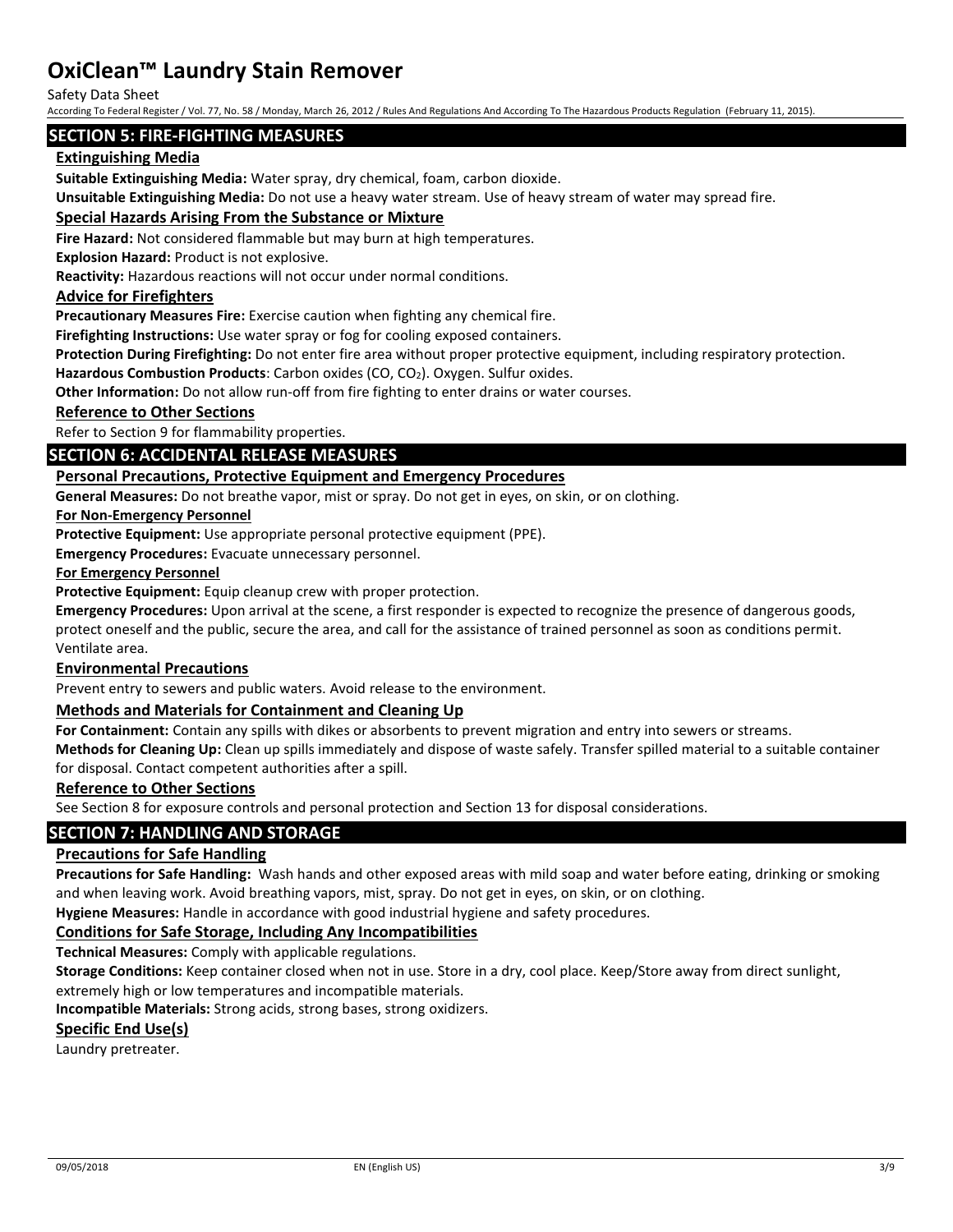Safety Data Sheet

According To Federal Register / Vol. 77, No. 58 / Monday, March 26, 2012 / Rules And Regulations And According To The Hazardous Products Regulation (February 11, 2015).

### **SECTION 8: EXPOSURE CONTROLS/PERSONAL PROTECTION**

### **Control Parameters**

For substances listed in section 3 that are not listed here, there are no established Exposure limits from the manufacturer, supplier, importer, or the appropriate advisory agency including: ACGIH (TLV), AIHA (WEEL), NIOSH (REL), OSHA (PEL), Canadian provincial governments, or the Mexican government.

| Hydrogen peroxide (7722-84-1)      |                                      |                                                       |
|------------------------------------|--------------------------------------|-------------------------------------------------------|
| <b>Mexico</b>                      | OEL TWA (mg/m <sup>3</sup> )         | 1.5 mg/m <sup>3</sup>                                 |
| <b>Mexico</b>                      | OEL TWA (ppm)                        | 1 ppm                                                 |
| <b>Mexico</b>                      | OEL STEL (mg/m <sup>3</sup> )        | 3 mg/ $m3$                                            |
| <b>Mexico</b>                      | OEL STEL (ppm)                       | 2 ppm                                                 |
| <b>USA ACGIH</b>                   | ACGIH TWA (ppm)                      | 1 ppm                                                 |
| <b>USA ACGIH</b>                   | <b>ACGIH chemical category</b>       | Confirmed Animal Carcinogen with Unknown Relevance to |
|                                    |                                      | <b>Humans</b>                                         |
| <b>USA OSHA</b>                    | OSHA PEL (TWA) (mg/m <sup>3</sup> )  | 1.4 mg/m $3$                                          |
| <b>USA OSHA</b>                    | OSHA PEL (TWA) (ppm)                 | 1 ppm                                                 |
| <b>USA NIOSH</b>                   | NIOSH REL (TWA) (mg/m <sup>3</sup> ) | 1.4 mg/m <sup>3</sup>                                 |
| <b>USA NIOSH</b>                   | NIOSH REL (TWA) (ppm)                | 1 ppm                                                 |
| <b>USA IDLH</b>                    | US IDLH (ppm)                        | 75 ppm                                                |
| Alberta                            | OEL TWA (mg/m <sup>3</sup> )         | 1.4 mg/m $3$                                          |
| Alberta                            | OEL TWA (ppm)                        | 1 ppm                                                 |
| <b>British Columbia</b>            | OEL TWA (ppm)                        | 1 ppm                                                 |
| <b>Manitoba</b>                    | OEL TWA (ppm)                        | 1 ppm                                                 |
| <b>New Brunswick</b>               | OEL TWA (mg/m <sup>3</sup> )         | 1.4 mg/m <sup>3</sup>                                 |
| <b>New Brunswick</b>               | OEL TWA (ppm)                        | 1 ppm                                                 |
| <b>Newfoundland &amp; Labrador</b> | OEL TWA (ppm)                        | 1 ppm                                                 |
| <b>Nova Scotia</b>                 | OEL TWA (ppm)                        | 1 ppm                                                 |
| <b>Nunavut</b>                     | OEL STEL (ppm)                       | 2 ppm                                                 |
| <b>Nunavut</b>                     | OEL TWA (ppm)                        | 1 ppm                                                 |
| <b>Northwest Territories</b>       | OEL STEL (ppm)                       | 2 ppm                                                 |
| <b>Northwest Territories</b>       | OEL TWA (ppm)                        | 1 ppm                                                 |
| Ontario                            | OEL TWA (ppm)                        | 1 ppm                                                 |
| <b>Prince Edward Island</b>        | OEL TWA (ppm)                        | 1 ppm                                                 |
| Québec                             | VEMP ( $mg/m3$ )                     | 1.4 mg/m <sup>3</sup>                                 |
| Québec                             | VEMP (ppm)                           | 1 ppm                                                 |
| Saskatchewan                       | OEL STEL (ppm)                       | 2 ppm                                                 |
| Saskatchewan                       | OEL TWA (ppm)                        | 1 ppm                                                 |
| Yukon                              | OEL STEL (mg/m <sup>3</sup> )        | 2.8 mg/ $m3$                                          |
| Yukon                              | OEL STEL (ppm)                       | 2 ppm                                                 |
| Yukon                              | OEL TWA (mg/m <sup>3</sup> )         | 1.5 mg/ $m3$                                          |
| Yukon                              | OEL TWA (ppm)                        | 1 ppm                                                 |

### **Exposure Controls**

**Appropriate Engineering Controls:** For occupational/workplace settings: Emergency eye wash fountains and safety showers should be available in the immediate vicinity of any potential exposure. Ensure adequate ventilation, especially in confined areas. Ensure all national/local regulations are observed.

**Personal Protective Equipment:** For occupational/workplace settings and bulk quantities: Gloves. Protective clothing. Protective goggles.



**Materials for Protective Clothing:** For occupational/workplace settings: Chemically resistant materials and fabrics.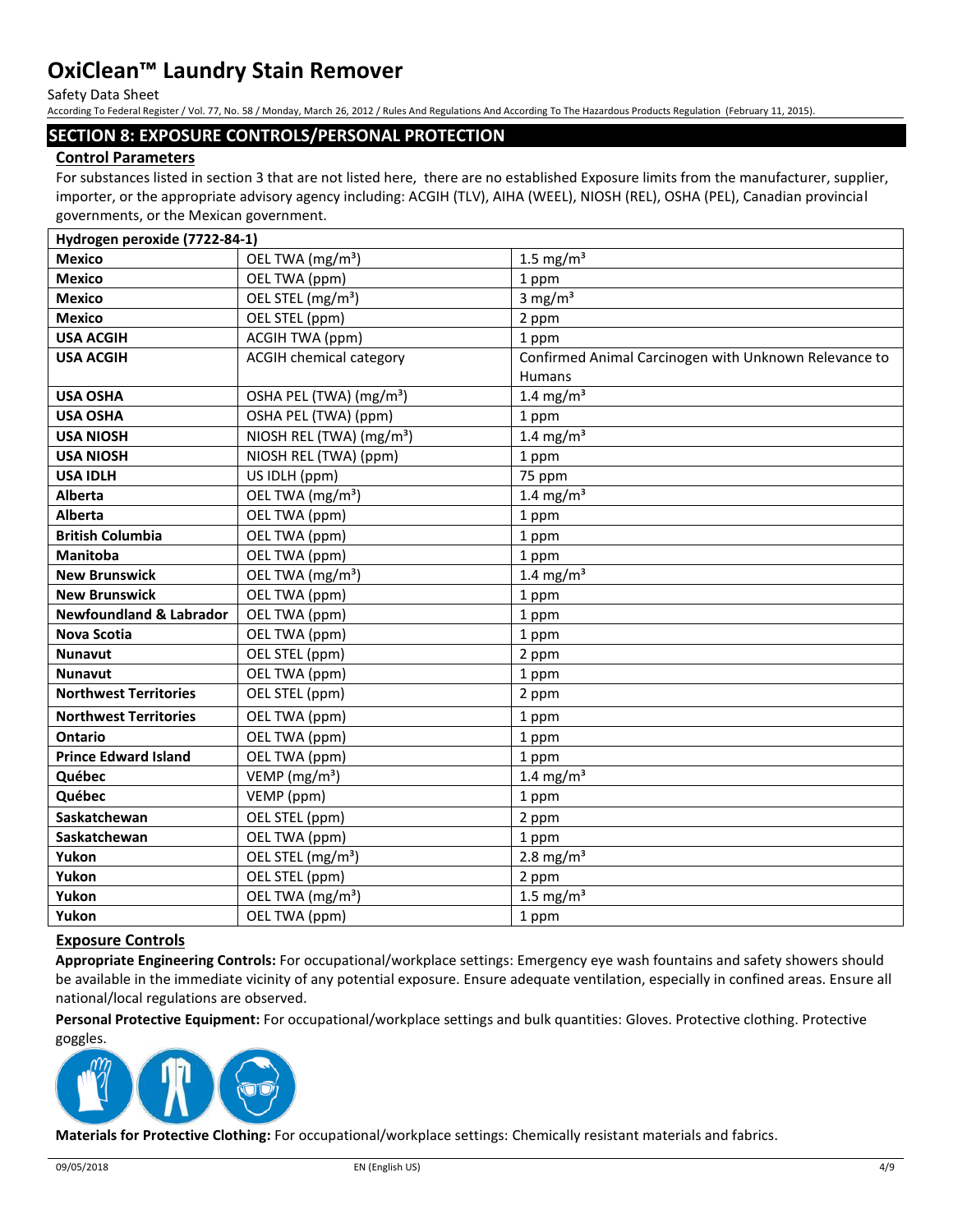Safety Data Sheet

According To Federal Register / Vol. 77, No. 58 / Monday, March 26, 2012 / Rules And Regulations And According To The Hazardous Products Regulation (February 11, 2015).

**Hand Protection:** For occupational/workplace settings: Wear protective gloves.

**Eye Protection:** For occupational/workplace settings: Chemical safety goggles.

**Skin and Body Protection:** For occupational/workplace settings: Wear suitable protective clothing.

**Respiratory Protection:** If exposure limits are exceeded or irritation is experienced, approved respiratory protection should be worn. In case of inadequate ventilation, oxygen deficient atmosphere, or where exposure levels are not known wear approved respiratory protection.

**Other Information:** When using, do not eat, drink or smoke.

### **SECTION 9: PHYSICAL AND CHEMICAL PROPERTIES**

**Information on Basic Physical and Chemical Properties**

| <b>Physical State</b>                         | Liquid<br>÷                           |
|-----------------------------------------------|---------------------------------------|
| Appearance                                    | Clear liquid spray                    |
| Odor                                          | As described on label                 |
| <b>Odor Threshold</b>                         | Not available                         |
| рH                                            | $6.25 - 6.61$                         |
| <b>Evaporation Rate</b>                       | Not available<br>$\ddot{\phantom{a}}$ |
| <b>Melting Point</b>                          | Not available                         |
| <b>Freezing Point</b>                         | Not available<br>$\ddot{\phantom{a}}$ |
| <b>Boiling Point</b>                          | 215 °F (101.67 °C)                    |
| <b>Flash Point</b>                            | Not available                         |
| <b>Auto-ignition Temperature</b>              | Not available                         |
| <b>Decomposition Temperature</b>              | Not available                         |
| Flammability (solid, gas)                     | Not available                         |
| Lower Flammable Limit                         | Not available                         |
| Upper Flammable Limit                         | Not available<br>$\ddot{\phantom{a}}$ |
| <b>Vapor Pressure</b>                         | Not available                         |
| Relative Vapor Density at 20°C                | Not available                         |
| <b>Relative Density</b>                       | 1.021 - 1.027 g/cc @ 20 °C            |
| <b>Specific Gravity</b>                       | Not available                         |
| <b>Solubility</b>                             | Complete in water                     |
| <b>Partition Coefficient: N-Octanol/Water</b> | Not available                         |
| <b>Viscosity</b>                              | Not available<br>$\ddot{\phantom{a}}$ |

### **SECTION 10: STABILITY AND REACTIVITY**

**Reactivity:** Hazardous reactions will not occur under normal conditions.

**Chemical Stability:** Stable under recommended handling and storage conditions (see section 7).

**Possibility of Hazardous Reactions:** Hazardous polymerization will not occur.

**Conditions to Avoid:** Direct sunlight, extremely high or low temperatures, and incompatible materials.

**Incompatible Materials:** Strong acids, strong bases, strong oxidizers.

**Hazardous Decomposition Products:** None expected under normal conditions of use.

## **SECTION 11: TOXICOLOGICAL INFORMATION**

**Information on Toxicological Effects - Product LD50 and LC50 Data:** Not available **Skin Corrosion/Irritation:** Causes skin irritation. **pH:** 6.25 - 6.61 **Eye Damage/Irritation:** Causes serious eye damage. **pH:** 6.25 - 6.61 **Respiratory or Skin Sensitization:** Not classified **Acute Toxicity (Oral):** Not classified **Acute Toxicity (Dermal):** Not classified **Acute Toxicity (Inhalation):** Not classified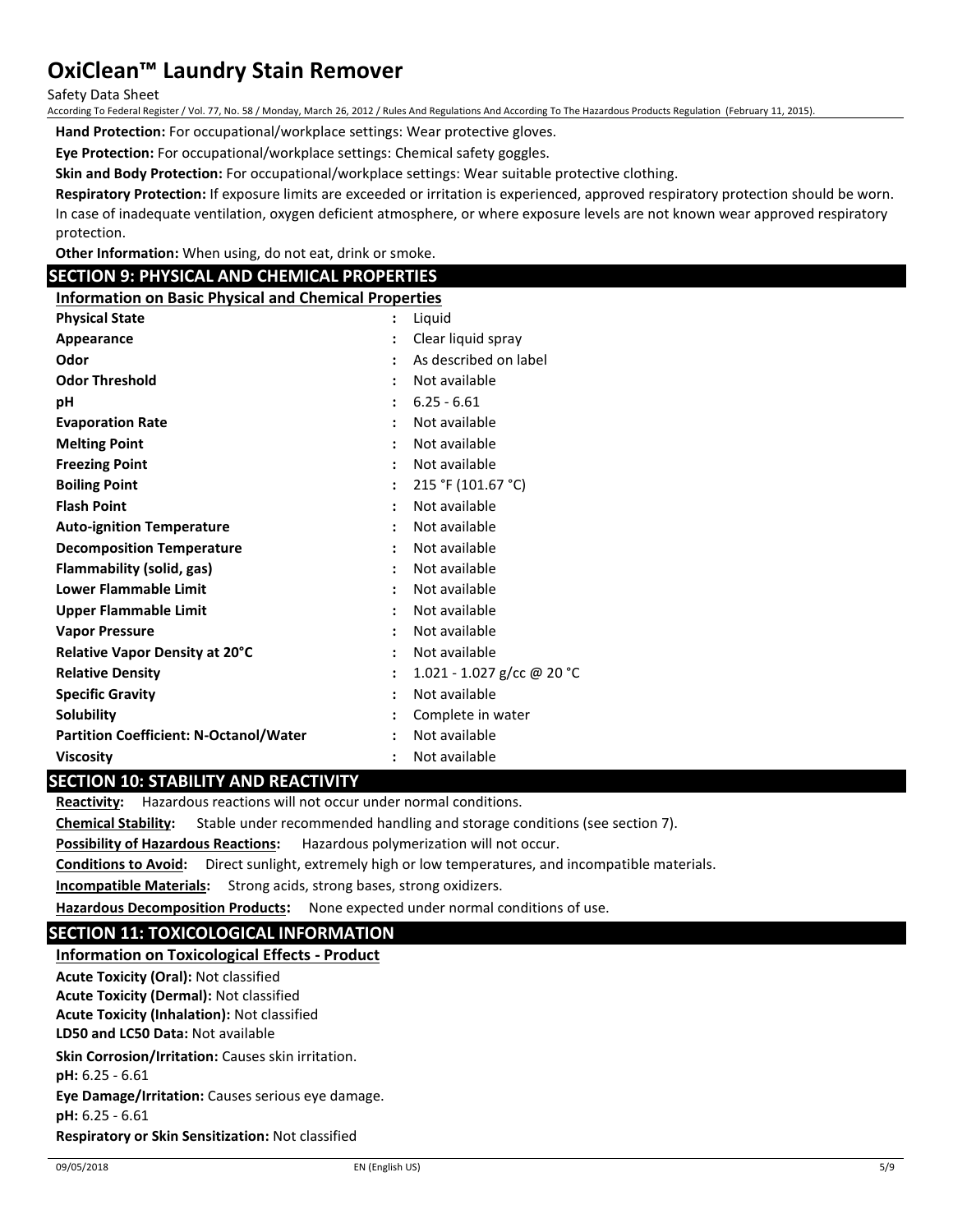Safety Data Sheet

According To Federal Register / Vol. 77, No. 58 / Monday, March 26, 2012 / Rules And Regulations And According To The Hazardous Products Regulation (February 11, 2015).

**Germ Cell Mutagenicity:** Not classified

**Carcinogenicity:** Not classified

**Specific Target Organ Toxicity (Repeated Exposure):** Not classified

**Reproductive Toxicity:** Not classified

**Specific Target Organ Toxicity (Single Exposure):** Not classified

**Aspiration Hazard:** Not classified

**Symptoms/Injuries After Inhalation:** Prolonged exposure may cause irritation.

**Symptoms/Injuries After Skin Contact:** Redness, pain, swelling, itching, burning, dryness, and dermatitis.

**Symptoms/Injuries After Eye Contact:** Causes permanent damage to the cornea, iris, or conjunctiva.

**Symptoms/Injuries After Ingestion:** Ingestion may cause adverse effects.

**Chronic Symptoms:** None known.

### **Information on Toxicological Effects - Ingredient(s)**

**LD50 and LC50 Data:**

| Alcohols, C12-15, ethoxylated (68131-39-5) |                                                          |
|--------------------------------------------|----------------------------------------------------------|
| LD50 Oral Rat                              | 1600 mg/kg                                               |
| <b>LD50 Dermal Rabbit</b>                  | $2500 \,\mathrm{mg/kg}$                                  |
| Hydrogen peroxide (7722-84-1)              |                                                          |
| LD50 Oral Rat                              | 1193 mg/kg (Species: Sprague-Dawley; Exposure time: 4 h) |
| <b>LD50 Dermal Rat</b>                     | 4060 mg/kg                                               |
| <b>LD50 Dermal Rabbit</b>                  | $>$ 2000 mg/kg                                           |
| ATE US/CA (dust, mist)                     | 1.50 mg/l/4h                                             |
| Alcohols, C10-16, ethoxylated (68002-97-1) |                                                          |
| ATE US/CA (oral)                           | 500.00 mg/kg body weight                                 |
| Hydrogen peroxide (7722-84-1)              |                                                          |
| <b>IARC Group</b>                          | 3                                                        |
|                                            |                                                          |

### **SECTION 12: ECOLOGICAL INFORMATION**

**Toxicity**

**Ecology - General:** Toxic to aquatic life.

| Alcohols, C12-15, ethoxylated (68131-39-5) |                                                                            |  |
|--------------------------------------------|----------------------------------------------------------------------------|--|
| LC50 Fish 1                                | $0.59 \text{ mg/l}$                                                        |  |
| Hydrogen peroxide (7722-84-1)              |                                                                            |  |
| LC50 Fish 1                                | 16.4 mg/l (Exposure time: 96 h - Species: Pimephales promelas)             |  |
| <b>EC50 Daphnia 1</b>                      | 18 - 32 mg/l (Exposure time: 48 h - Species: Daphnia magna [Static])       |  |
| LC50 Fish 2                                | 18 - 56 mg/l (Exposure time: 96 h - Species: Lepomis macrochirus [static]) |  |

### **Persistence and Degradability**

| OxiClean™ Laundry Stain Remover      |                      |
|--------------------------------------|----------------------|
| <b>Persistence and Degradability</b> | Not established.     |
| <b>Bioaccumulative Potential</b>     |                      |
| OxiClean™ Laundry Stain Remover      |                      |
| <b>Bioaccumulative Potential</b>     | Not established.     |
| Hydrogen peroxide (7722-84-1)        |                      |
| <b>BCF Fish 1</b>                    | (no bioaccumulation) |

**Mobility in Soil** Not available

**Other Adverse Effects**

**Other Information:** Avoid release to the environment.

## **SECTION 13: DISPOSAL CONSIDERATIONS**

**Waste Disposal Recommendations:** Dispose of contents/container in accordance with local, regional, national, provincial, territorial and international regulations .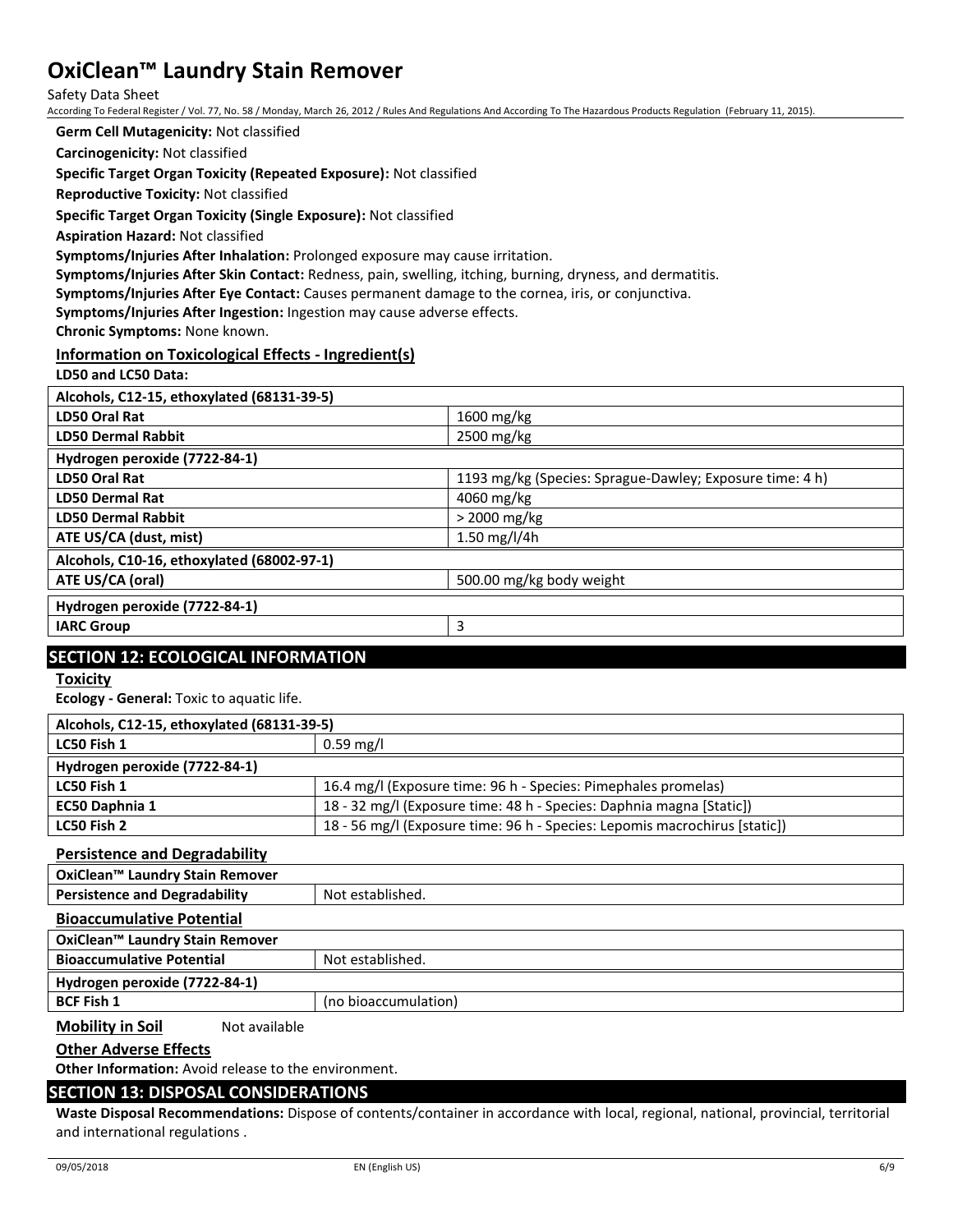Safety Data Sheet

According To Federal Register / Vol. 77, No. 58 / Monday, March 26, 2012 / Rules And Regulations And According To The Hazardous Products Regulation (February 11, 2015).

**Additional Information:** Container may remain hazardous when empty. Continue to observe all precautions.

**Ecology - Waste Materials:** Avoid release to the environment. This material is hazardous to the aquatic environment. Keep out of sewers and waterways.

### **SECTION 14: TRANSPORT INFORMATION**

The shipping description(s) stated herein were prepared in accordance with certain assumptions at the time the SDS was authored, and can vary based on a number of variables that may or may not have been known at the time the SDS was issued.

**In Accordance with DOT** Not regulated for transport

**In Accordance with IMDG** Not regulated for transport

**In Accordance with IATA** Not regulated for transport

**In Accordance with TDG** Not regulated for transport

### **SECTION 15: REGULATORY INFORMATION**

**US Federal and International Regulations**

| SARA Section 311/312 Hazard Classes<br>Immediate (acute) health hazard<br>Alcohols, C12-15, ethoxylated (68131-39-5)<br>Listed on the EU NLP (No Longer Polymers) inventory<br>Listed on the AICS (Australian Inventory of Chemical Substances)<br>Listed on the Canadian DSL (Domestic Substances List)<br>Listed on IECSC (Inventory of Existing Chemical Substances Produced or Imported in China)<br>Listed on the Korean ECL (Existing Chemicals List)<br>Listed on NZIoC (New Zealand Inventory of Chemicals)<br>Listed on PICCS (Philippines Inventory of Chemicals and Chemical Substances)<br>Listed on the United States TSCA (Toxic Substances Control Act) inventory<br>Japanese Pollutant Release and Transfer Register Law (PRTR Law)<br>Listed on INSQ (Mexican National Inventory of Chemical Substances)<br>Listed on CICR (Turkish Inventory and Control of Chemicals)<br>Listed on the TCSI (Taiwan Chemical Substance Inventory)<br><b>EPA TSCA Regulatory Flag</b><br>XU - XU - indicates a substance exempt from reporting under the<br>Inventory Update Reporting Rule, i.e, Partial Updating of the TSCA<br>Inventory Data Base Production and Site Reports (40 CFR 710(C)).<br>Hydrogen peroxide (7722-84-1)<br>Listed on the AICS (Australian Inventory of Chemical Substances)<br>Listed on the Canadian DSL (Domestic Substances List)<br>Listed on IECSC (Inventory of Existing Chemical Substances Produced or Imported in China)<br>Listed on the EEC inventory EINECS (European Inventory of Existing Commercial Chemical Substances)<br>Listed on the Japanese ENCS (Existing & New Chemical Substances) inventory<br>Listed on the Korean ECL (Existing Chemicals List)<br>Listed on NZIoC (New Zealand Inventory of Chemicals)<br>Listed on PICCS (Philippines Inventory of Chemicals and Chemical Substances)<br>Listed on the United States TSCA (Toxic Substances Control Act) inventory<br>Japanese Poisonous and Deleterious Substances Control Law | OxiClean™ Laundry Stain Remover |  |  |  |
|---------------------------------------------------------------------------------------------------------------------------------------------------------------------------------------------------------------------------------------------------------------------------------------------------------------------------------------------------------------------------------------------------------------------------------------------------------------------------------------------------------------------------------------------------------------------------------------------------------------------------------------------------------------------------------------------------------------------------------------------------------------------------------------------------------------------------------------------------------------------------------------------------------------------------------------------------------------------------------------------------------------------------------------------------------------------------------------------------------------------------------------------------------------------------------------------------------------------------------------------------------------------------------------------------------------------------------------------------------------------------------------------------------------------------------------------------------------------------------------------------------------------------------------------------------------------------------------------------------------------------------------------------------------------------------------------------------------------------------------------------------------------------------------------------------------------------------------------------------------------------------------------------------------------------------------------------------------------------------------------|---------------------------------|--|--|--|
|                                                                                                                                                                                                                                                                                                                                                                                                                                                                                                                                                                                                                                                                                                                                                                                                                                                                                                                                                                                                                                                                                                                                                                                                                                                                                                                                                                                                                                                                                                                                                                                                                                                                                                                                                                                                                                                                                                                                                                                             |                                 |  |  |  |
|                                                                                                                                                                                                                                                                                                                                                                                                                                                                                                                                                                                                                                                                                                                                                                                                                                                                                                                                                                                                                                                                                                                                                                                                                                                                                                                                                                                                                                                                                                                                                                                                                                                                                                                                                                                                                                                                                                                                                                                             |                                 |  |  |  |
|                                                                                                                                                                                                                                                                                                                                                                                                                                                                                                                                                                                                                                                                                                                                                                                                                                                                                                                                                                                                                                                                                                                                                                                                                                                                                                                                                                                                                                                                                                                                                                                                                                                                                                                                                                                                                                                                                                                                                                                             |                                 |  |  |  |
|                                                                                                                                                                                                                                                                                                                                                                                                                                                                                                                                                                                                                                                                                                                                                                                                                                                                                                                                                                                                                                                                                                                                                                                                                                                                                                                                                                                                                                                                                                                                                                                                                                                                                                                                                                                                                                                                                                                                                                                             |                                 |  |  |  |
|                                                                                                                                                                                                                                                                                                                                                                                                                                                                                                                                                                                                                                                                                                                                                                                                                                                                                                                                                                                                                                                                                                                                                                                                                                                                                                                                                                                                                                                                                                                                                                                                                                                                                                                                                                                                                                                                                                                                                                                             |                                 |  |  |  |
|                                                                                                                                                                                                                                                                                                                                                                                                                                                                                                                                                                                                                                                                                                                                                                                                                                                                                                                                                                                                                                                                                                                                                                                                                                                                                                                                                                                                                                                                                                                                                                                                                                                                                                                                                                                                                                                                                                                                                                                             |                                 |  |  |  |
|                                                                                                                                                                                                                                                                                                                                                                                                                                                                                                                                                                                                                                                                                                                                                                                                                                                                                                                                                                                                                                                                                                                                                                                                                                                                                                                                                                                                                                                                                                                                                                                                                                                                                                                                                                                                                                                                                                                                                                                             |                                 |  |  |  |
|                                                                                                                                                                                                                                                                                                                                                                                                                                                                                                                                                                                                                                                                                                                                                                                                                                                                                                                                                                                                                                                                                                                                                                                                                                                                                                                                                                                                                                                                                                                                                                                                                                                                                                                                                                                                                                                                                                                                                                                             |                                 |  |  |  |
|                                                                                                                                                                                                                                                                                                                                                                                                                                                                                                                                                                                                                                                                                                                                                                                                                                                                                                                                                                                                                                                                                                                                                                                                                                                                                                                                                                                                                                                                                                                                                                                                                                                                                                                                                                                                                                                                                                                                                                                             |                                 |  |  |  |
|                                                                                                                                                                                                                                                                                                                                                                                                                                                                                                                                                                                                                                                                                                                                                                                                                                                                                                                                                                                                                                                                                                                                                                                                                                                                                                                                                                                                                                                                                                                                                                                                                                                                                                                                                                                                                                                                                                                                                                                             |                                 |  |  |  |
|                                                                                                                                                                                                                                                                                                                                                                                                                                                                                                                                                                                                                                                                                                                                                                                                                                                                                                                                                                                                                                                                                                                                                                                                                                                                                                                                                                                                                                                                                                                                                                                                                                                                                                                                                                                                                                                                                                                                                                                             |                                 |  |  |  |
|                                                                                                                                                                                                                                                                                                                                                                                                                                                                                                                                                                                                                                                                                                                                                                                                                                                                                                                                                                                                                                                                                                                                                                                                                                                                                                                                                                                                                                                                                                                                                                                                                                                                                                                                                                                                                                                                                                                                                                                             |                                 |  |  |  |
|                                                                                                                                                                                                                                                                                                                                                                                                                                                                                                                                                                                                                                                                                                                                                                                                                                                                                                                                                                                                                                                                                                                                                                                                                                                                                                                                                                                                                                                                                                                                                                                                                                                                                                                                                                                                                                                                                                                                                                                             |                                 |  |  |  |
|                                                                                                                                                                                                                                                                                                                                                                                                                                                                                                                                                                                                                                                                                                                                                                                                                                                                                                                                                                                                                                                                                                                                                                                                                                                                                                                                                                                                                                                                                                                                                                                                                                                                                                                                                                                                                                                                                                                                                                                             |                                 |  |  |  |
|                                                                                                                                                                                                                                                                                                                                                                                                                                                                                                                                                                                                                                                                                                                                                                                                                                                                                                                                                                                                                                                                                                                                                                                                                                                                                                                                                                                                                                                                                                                                                                                                                                                                                                                                                                                                                                                                                                                                                                                             |                                 |  |  |  |
|                                                                                                                                                                                                                                                                                                                                                                                                                                                                                                                                                                                                                                                                                                                                                                                                                                                                                                                                                                                                                                                                                                                                                                                                                                                                                                                                                                                                                                                                                                                                                                                                                                                                                                                                                                                                                                                                                                                                                                                             |                                 |  |  |  |
|                                                                                                                                                                                                                                                                                                                                                                                                                                                                                                                                                                                                                                                                                                                                                                                                                                                                                                                                                                                                                                                                                                                                                                                                                                                                                                                                                                                                                                                                                                                                                                                                                                                                                                                                                                                                                                                                                                                                                                                             |                                 |  |  |  |
|                                                                                                                                                                                                                                                                                                                                                                                                                                                                                                                                                                                                                                                                                                                                                                                                                                                                                                                                                                                                                                                                                                                                                                                                                                                                                                                                                                                                                                                                                                                                                                                                                                                                                                                                                                                                                                                                                                                                                                                             |                                 |  |  |  |
|                                                                                                                                                                                                                                                                                                                                                                                                                                                                                                                                                                                                                                                                                                                                                                                                                                                                                                                                                                                                                                                                                                                                                                                                                                                                                                                                                                                                                                                                                                                                                                                                                                                                                                                                                                                                                                                                                                                                                                                             |                                 |  |  |  |
|                                                                                                                                                                                                                                                                                                                                                                                                                                                                                                                                                                                                                                                                                                                                                                                                                                                                                                                                                                                                                                                                                                                                                                                                                                                                                                                                                                                                                                                                                                                                                                                                                                                                                                                                                                                                                                                                                                                                                                                             |                                 |  |  |  |
|                                                                                                                                                                                                                                                                                                                                                                                                                                                                                                                                                                                                                                                                                                                                                                                                                                                                                                                                                                                                                                                                                                                                                                                                                                                                                                                                                                                                                                                                                                                                                                                                                                                                                                                                                                                                                                                                                                                                                                                             |                                 |  |  |  |
|                                                                                                                                                                                                                                                                                                                                                                                                                                                                                                                                                                                                                                                                                                                                                                                                                                                                                                                                                                                                                                                                                                                                                                                                                                                                                                                                                                                                                                                                                                                                                                                                                                                                                                                                                                                                                                                                                                                                                                                             |                                 |  |  |  |
|                                                                                                                                                                                                                                                                                                                                                                                                                                                                                                                                                                                                                                                                                                                                                                                                                                                                                                                                                                                                                                                                                                                                                                                                                                                                                                                                                                                                                                                                                                                                                                                                                                                                                                                                                                                                                                                                                                                                                                                             |                                 |  |  |  |
|                                                                                                                                                                                                                                                                                                                                                                                                                                                                                                                                                                                                                                                                                                                                                                                                                                                                                                                                                                                                                                                                                                                                                                                                                                                                                                                                                                                                                                                                                                                                                                                                                                                                                                                                                                                                                                                                                                                                                                                             |                                 |  |  |  |
|                                                                                                                                                                                                                                                                                                                                                                                                                                                                                                                                                                                                                                                                                                                                                                                                                                                                                                                                                                                                                                                                                                                                                                                                                                                                                                                                                                                                                                                                                                                                                                                                                                                                                                                                                                                                                                                                                                                                                                                             |                                 |  |  |  |
|                                                                                                                                                                                                                                                                                                                                                                                                                                                                                                                                                                                                                                                                                                                                                                                                                                                                                                                                                                                                                                                                                                                                                                                                                                                                                                                                                                                                                                                                                                                                                                                                                                                                                                                                                                                                                                                                                                                                                                                             |                                 |  |  |  |
|                                                                                                                                                                                                                                                                                                                                                                                                                                                                                                                                                                                                                                                                                                                                                                                                                                                                                                                                                                                                                                                                                                                                                                                                                                                                                                                                                                                                                                                                                                                                                                                                                                                                                                                                                                                                                                                                                                                                                                                             |                                 |  |  |  |
|                                                                                                                                                                                                                                                                                                                                                                                                                                                                                                                                                                                                                                                                                                                                                                                                                                                                                                                                                                                                                                                                                                                                                                                                                                                                                                                                                                                                                                                                                                                                                                                                                                                                                                                                                                                                                                                                                                                                                                                             |                                 |  |  |  |
| Listed on the United States SARA Section 302                                                                                                                                                                                                                                                                                                                                                                                                                                                                                                                                                                                                                                                                                                                                                                                                                                                                                                                                                                                                                                                                                                                                                                                                                                                                                                                                                                                                                                                                                                                                                                                                                                                                                                                                                                                                                                                                                                                                                |                                 |  |  |  |
| Listed on the Canadian IDL (Ingredient Disclosure List)                                                                                                                                                                                                                                                                                                                                                                                                                                                                                                                                                                                                                                                                                                                                                                                                                                                                                                                                                                                                                                                                                                                                                                                                                                                                                                                                                                                                                                                                                                                                                                                                                                                                                                                                                                                                                                                                                                                                     |                                 |  |  |  |
| Listed on INSQ (Mexican National Inventory of Chemical Substances)                                                                                                                                                                                                                                                                                                                                                                                                                                                                                                                                                                                                                                                                                                                                                                                                                                                                                                                                                                                                                                                                                                                                                                                                                                                                                                                                                                                                                                                                                                                                                                                                                                                                                                                                                                                                                                                                                                                          |                                 |  |  |  |
| Listed on CICR (Turkish Inventory and Control of Chemicals)                                                                                                                                                                                                                                                                                                                                                                                                                                                                                                                                                                                                                                                                                                                                                                                                                                                                                                                                                                                                                                                                                                                                                                                                                                                                                                                                                                                                                                                                                                                                                                                                                                                                                                                                                                                                                                                                                                                                 |                                 |  |  |  |
| Listed on the TCSI (Taiwan Chemical Substance Inventory)                                                                                                                                                                                                                                                                                                                                                                                                                                                                                                                                                                                                                                                                                                                                                                                                                                                                                                                                                                                                                                                                                                                                                                                                                                                                                                                                                                                                                                                                                                                                                                                                                                                                                                                                                                                                                                                                                                                                    |                                 |  |  |  |
| <b>SARA Section 302 Threshold Planning Quantity (TPQ)</b><br>1000 lb (concentration >52%)                                                                                                                                                                                                                                                                                                                                                                                                                                                                                                                                                                                                                                                                                                                                                                                                                                                                                                                                                                                                                                                                                                                                                                                                                                                                                                                                                                                                                                                                                                                                                                                                                                                                                                                                                                                                                                                                                                   |                                 |  |  |  |

**Alcohols, C10-16, ethoxylated (68002-97-1)**

Listed on the EU NLP (No Longer Polymers) inventory

Listed on the AICS (Australian Inventory of Chemical Substances)

Listed on the Canadian DSL (Domestic Substances List)

Listed on IECSC (Inventory of Existing Chemical Substances Produced or Imported in China)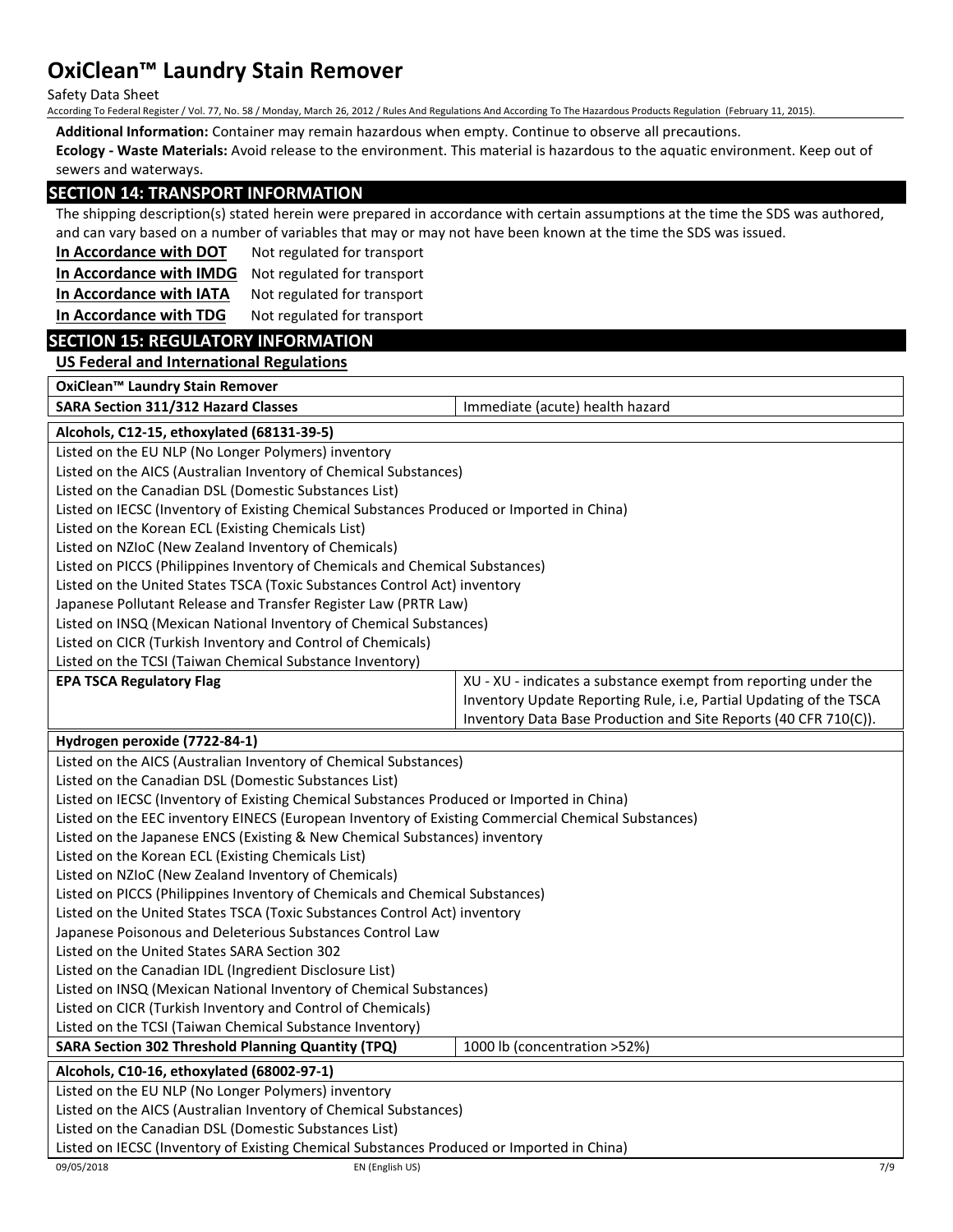#### Safety Data Sheet

According To Federal Register / Vol. 77, No. 58 / Monday, March 26, 2012 / Rules And Regulations And According To The Hazardous Products Regulation (February 11, 2015).

| Listed on the Korean ECL (Existing Chemicals List)                           |                                                                    |  |  |
|------------------------------------------------------------------------------|--------------------------------------------------------------------|--|--|
| Listed on NZIoC (New Zealand Inventory of Chemicals)                         |                                                                    |  |  |
| Listed on PICCS (Philippines Inventory of Chemicals and Chemical Substances) |                                                                    |  |  |
| Listed on the United States TSCA (Toxic Substances Control Act) inventory    |                                                                    |  |  |
| Japanese Pollutant Release and Transfer Register Law (PRTR Law)              |                                                                    |  |  |
| Listed on CICR (Turkish Inventory and Control of Chemicals)                  |                                                                    |  |  |
| Listed on the TCSI (Taiwan Chemical Substance Inventory)                     |                                                                    |  |  |
| <b>EPA TSCA Regulatory Flag</b>                                              | XU - XU - indicates a substance exempt from reporting under the    |  |  |
|                                                                              | Inventory Update Reporting Rule, i.e. Partial Updating of the TSCA |  |  |
|                                                                              | Inventory Data Base Production and Site Reports (40 CFR 710(C)).   |  |  |

## **US State Regulations**

#### **Hydrogen peroxide (7722-84-1)**

U.S. - Massachusetts - Right To Know List

U.S. - New Jersey - Right to Know Hazardous Substance List

U.S. - Pennsylvania - RTK (Right to Know) - Environmental Hazard List

U.S. - Pennsylvania - RTK (Right to Know) List

## **Canadian Regulations**

**Alcohols, C12-15, ethoxylated (68131-39-5)**

Listed on the Canadian DSL (Domestic Substances List)

**Hydrogen peroxide (7722-84-1)**

Listed on the Canadian DSL (Domestic Substances List)

**Alcohols, C10-16, ethoxylated (68002-97-1)**

Listed on the Canadian DSL (Domestic Substances List)

## **SECTION 16: OTHER INFORMATION, INCLUDING DATE OF PREPARATION OR LAST REVISION**

| Date of Preparation or Latest Revision | : 09/05/2018                                                                        |
|----------------------------------------|-------------------------------------------------------------------------------------|
| <b>Other Information</b>               | : This document has been prepared in accordance with the SDS requirements of the    |
|                                        | OSHA Hazard Communication Standard 29 CFR 1910.1200 and Canada's Hazardous          |
|                                        | Products Regulations (HPR).                                                         |
|                                        | This product is labeled in accordance with regulations administered by the Consumer |
|                                        | Product Safety Commission (CPSC). The use pattern and exposure in the workplace     |
|                                        | are generally not consistent with those experienced by consumers. The requirements  |
|                                        | of the Occupational Safety and Health Administration applicable to this SDS differ  |
|                                        | from the labeling requirements of the CPSC and, as a result, this SDS may contain   |
|                                        | additional health hazard information not pertinent to consumer use and not found on |
|                                        | the product label.                                                                  |

### **GHS Full Text Phrases:**

| Acute Tox. 4 (Inhalation:dust, mist) | Acute toxicity (inhalation:dust, mist) Category 4                |
|--------------------------------------|------------------------------------------------------------------|
| Acute Tox. 4 (Oral)                  | Acute toxicity (oral) Category 4                                 |
| Aquatic Acute 1                      | Hazardous to the aquatic environment - Acute Hazard Category 1   |
| Aquatic Acute 2                      | Hazardous to the aquatic environment - Acute Hazard Category 2   |
| Aquatic Acute 3                      | Hazardous to the aquatic environment - Acute Hazard Category 3   |
| Aquatic Chronic 1                    | Hazardous to the aquatic environment - Chronic Hazard Category 1 |
| <b>Aquatic Chronic 3</b>             | Hazardous to the aquatic environment - Chronic Hazard Category 3 |
| Asp. Tox. 1                          | Aspiration hazard Category 1                                     |
| Eye Dam. 1                           | Serious eye damage/eye irritation Category 1                     |
| Met. Corr. 1                         | Corrosive to metals Category 1                                   |
| Ox. Lig. 1                           | Oxidizing liquids Category 1                                     |
| Skin Corr. 1A                        | Skin corrosion/irritation Category 1A                            |
| Skin Irrit. 2                        | Skin corrosion/irritation Category 2                             |